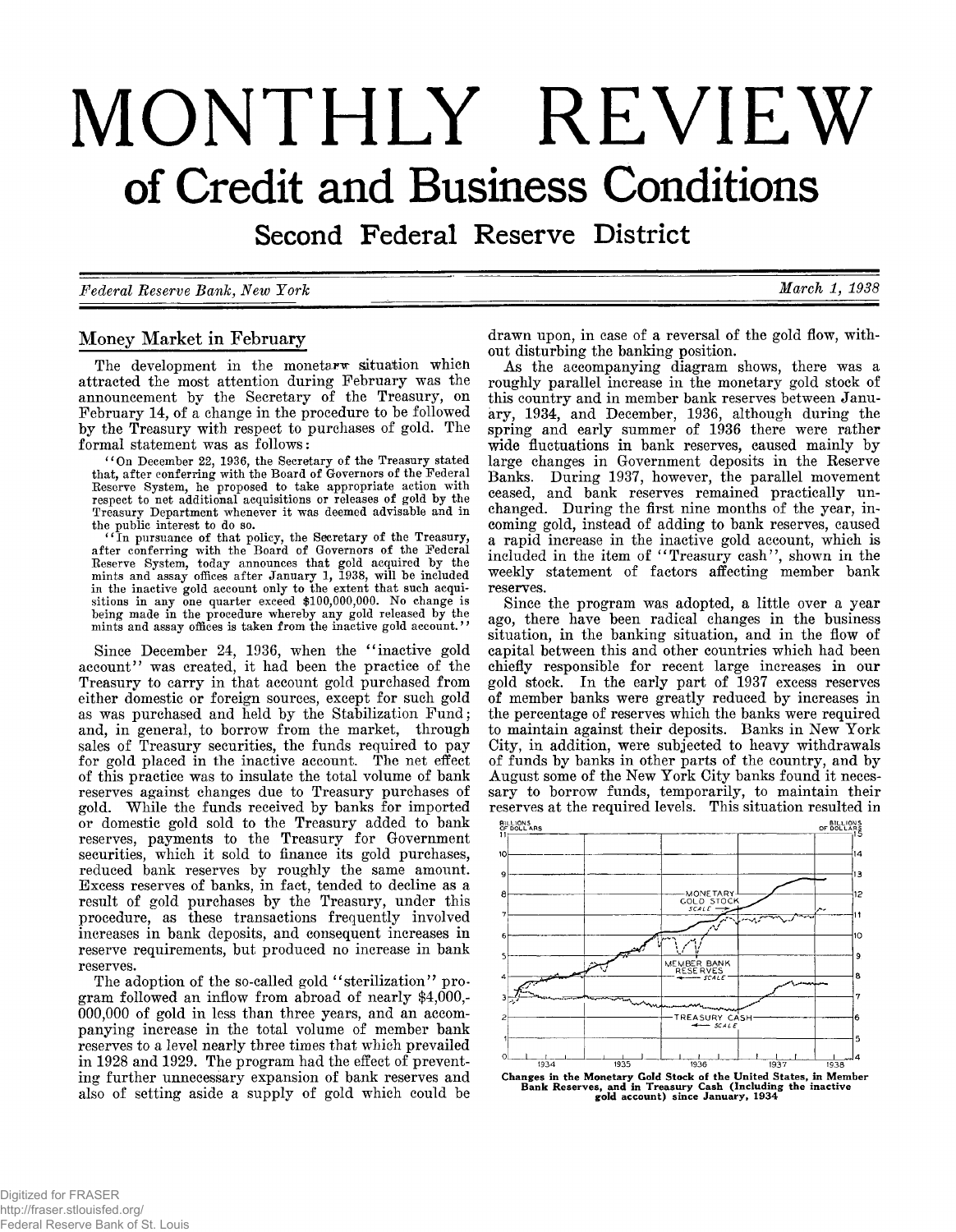a slight tendency toward firmness in the New York money market, which appeared again early in September, just the time when seasonal demands for funds were increasing and when signs of a downturn in business activity were

to about \$31,561,000, was being sold to the Treasury and corresponding deposits were being made in the gold certificate account of the Federal Reserve Banks.

In addition to this transaction there were other smaller<br>ones, which together had the effect of making the new<br>policy retroactive to the beginning of the year. These<br>transactions included the release from the inactive ac-

minor transactions, was to increase Treasury balances in the Reserve Banks on February 15 by about \$22,000,000, which, when disbursed in the following week, increased member bank reserves by a corresponding amount. In acco also had the effect of adding gradually to the volume of bank reserves. Under this policy such purchases must aggregate \$100,000,000, in any quarter, before the gold sterilization procedure will again be utilized, and as any substantial sales to foreign accounts will presum ably come out of the inactive gold account, the eventual net effect of all gold transactions will be to gradually increase the volume of member bank reserves, and thus to exert an in fluence tow ard the m aintenance of easy money conditions.

#### EXCESS RESERVES AND MONEY RATES

Member banks in general continued during February<br>to be well supplied with reserves, the total volume of<br>excess reserves for all member banks averaging around<br>\$1,400,000,000. In New York City member banks con-<br>tinued to ho

**Money Rates in New York**

|                                                                  |                            |                 | Feb. 27, 1937 Jan. 31, 1938 Feb. 28, 1938 |
|------------------------------------------------------------------|----------------------------|-----------------|-------------------------------------------|
| Stock Exchange call loans                                        |                            |                 |                                           |
| Stock Exchange 90 day loans                                      | $*1\frac{1}{3}\frac{1}{4}$ | $*1\frac{1}{4}$ | $*1\frac{1}{4}$                           |
| Prime commercial paper—4 to 6 months                             |                            |                 |                                           |
| Bills-90 day unindorsed                                          |                            | ÷               | ÷                                         |
| Customers' rates on commercial loans                             |                            |                 |                                           |
| (Average rate of leading banks at                                |                            |                 |                                           |
| middle of $month$ ,                                              | 1.71                       | 1.63            | 1.63                                      |
| Average yield on Treasury notes (3-5)                            |                            |                 |                                           |
| $years) \ldots \ldots \ldots \ldots \ldots \ldots \ldots \ldots$ | 1.28                       | 1.13            | 1.04                                      |
| Average vield on Treasury bonds (more                            |                            |                 |                                           |
| than 8 years to maturity or call date)                           | 2.31                       | 2.46            | 2.43                                      |
| Average rate on latest Treasury bill sale                        |                            |                 |                                           |
| $273$ day issue                                                  | 0.39                       | $\cdots$        | .                                         |
|                                                                  | $\cdots$                   | 0.10            | 0.09                                      |
| Federal Reserve Bank of New York re-                             |                            |                 |                                           |
| discount rate                                                    | 1½                         |                 |                                           |
| Federal Reserve Bank of New York                                 |                            |                 |                                           |
| buying rate for 90 day indorsed bills.                           | ⅓                          |                 | ⅓                                         |
|                                                                  |                            |                 |                                           |

**\* Nominal**

#### MEMBER BANK CREDIT

The total volume of loans and investments of weekly<br>reporting member banks declined \$108,000,000 during<br>the four weeks ended February 23. Loans to security<br>brokers and dealers showed a further reduction of \$75,-<br>000,000 du

#### GOVERNMENT SECURITIES

The Government security market was firm during most of February, although it was not quite so strong as in the first half of January. Government bond prices declined slightly in the first week of February, but advanced in the following week, and then were irregular until the closing days of the month when a fairly strong advance occurred which carried average prices up to the highest point reached at mid-January, and average yields went down to a new low point since early in March, 1937. The average yield of 2.42 per cent on bonds of more than 8 years maturity on February 26 compares with a low point for recent years of 2.22 per cent in December, 1936, and a high point reached in the weak bond market of last April of 2.78 per cent. Prices of Treasury notes, after a small recession early in February, also were str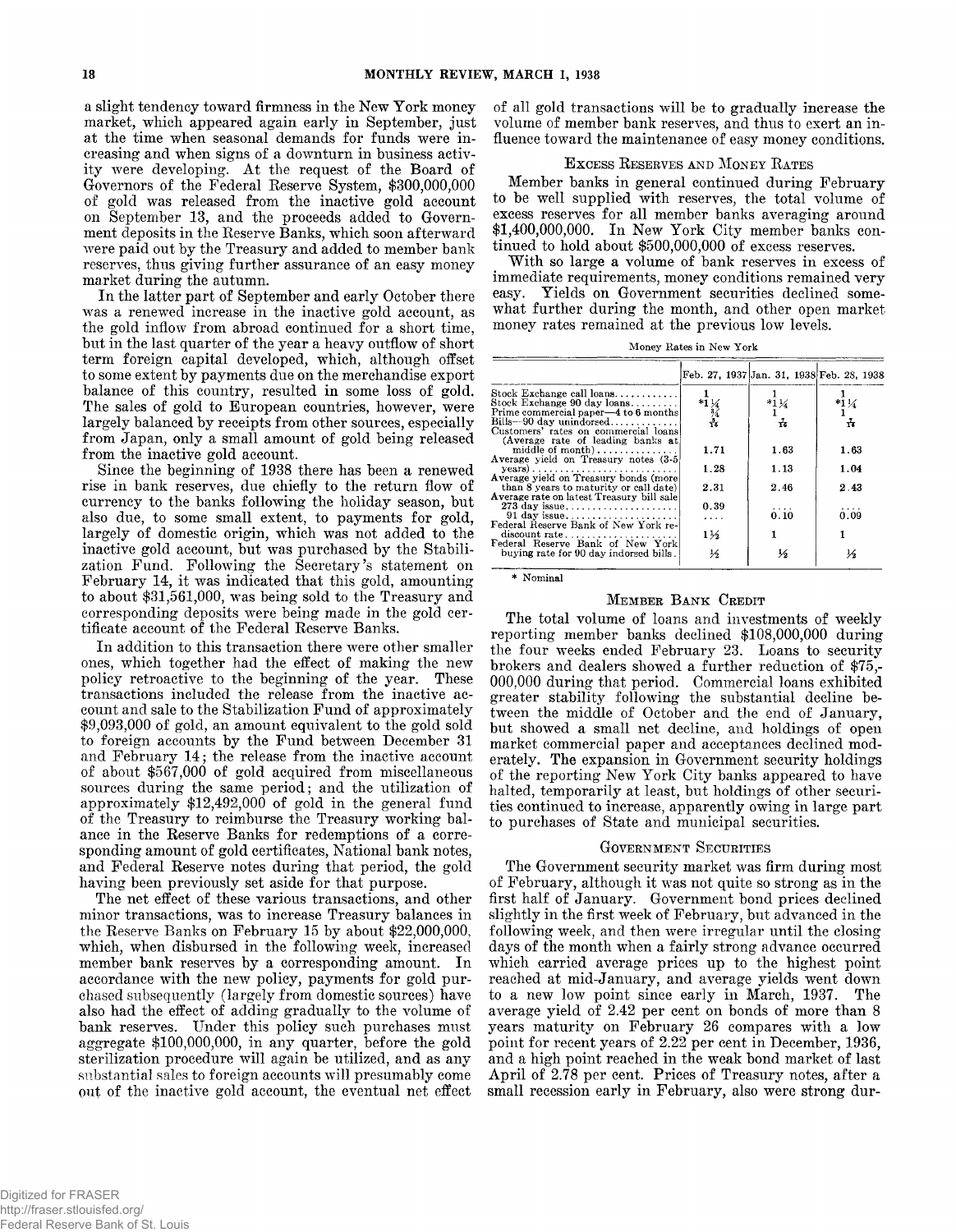

ing most of the month, and on February 26 the average<br>yield on 3 to 5 year notes declined to a new low point<br>since December, 1936, at 1.03 per cent.<br>While the Government security market has, on the<br>whole, tended to be stro

movement and peak in the system Open Market account, designed to maintain a proper maturity distribution in the account, tended to have a stabilizing influence. These transactions involved sales of some of the longer term

#### BILLS AND COMMERCIAL PAPER

The acceptance market has remained very quiet during the past month, as the principal accepting banks have continued to be well supplied with excess reserves and, therefore, have had no occasion to sell bills in the market mained at the levels that have prevailed for several

months.<br>Reports from accepting banks on the volume of bills<br>outstanding at the end of January showed a further<br>decline, which apparently was only partly seasonal in<br>character. The reduction in total volume was \$17,000,000, of which \$11,000,000 was in import bills, which in the past have usually shown January reductions only in years of declining business activity. Export bills also showed a moderate reduction, and there was a small decline in bills drawn to finance domestic warehouse credits. Compared with the year previous the reduction in bills outstanding amounted to \$61,000,000, of which \$35,000,000 represented a decline in import bills.

| Type of acceptance                                                                                 |                              | Jan. 30, 1937 Dec. 31, 1937 Jan. 31, 1938 |                          |
|----------------------------------------------------------------------------------------------------|------------------------------|-------------------------------------------|--------------------------|
| $\text{Export} \dots \dots \dots \dots \dots \dots \dots \dots \dots$<br>Domestic warehouse credit | 141<br>83<br>$\frac{16}{68}$ | 117<br>70                                 | 106<br>82<br>$^{8}_{67}$ |
| tween foreign countries<br>$Total \dots \dots \dots \dots \dots \dots \dots \dots \dots$           | 77<br>387                    | 59<br>343                                 | 60<br>326                |

The volume of commercial paper coming into the<br>market during the past month was reported to have been<br>somewhat smaller than in January, although of moderate<br>amount. The investment demand continued active and<br>rates remaine

#### Security Markets

After declining in the first few days of February to<br>the lowest level so far this year, stock prices showed a<br>generally upward tendency during most of the month.<br>Average prices on February 3 were within 2 per cent of<br>the l February. The periods of greatest strength were between<br>February. The periods of greatest strength were between<br>February 3 and 8 and between the 18th and 23d. During<br>the intervening period prices fluctuated irregularly in<br>

showed the largest proportionate advances, but there was<br>a moderate recovery also in public utility stocks.<br>Prices of medium and lower grade bonds were weak

at the beginning of the month, in harmony with stocks, but advanced moderately during most of the remainder of the month. At the close of February, the average price of a representative group of Baa bonds was about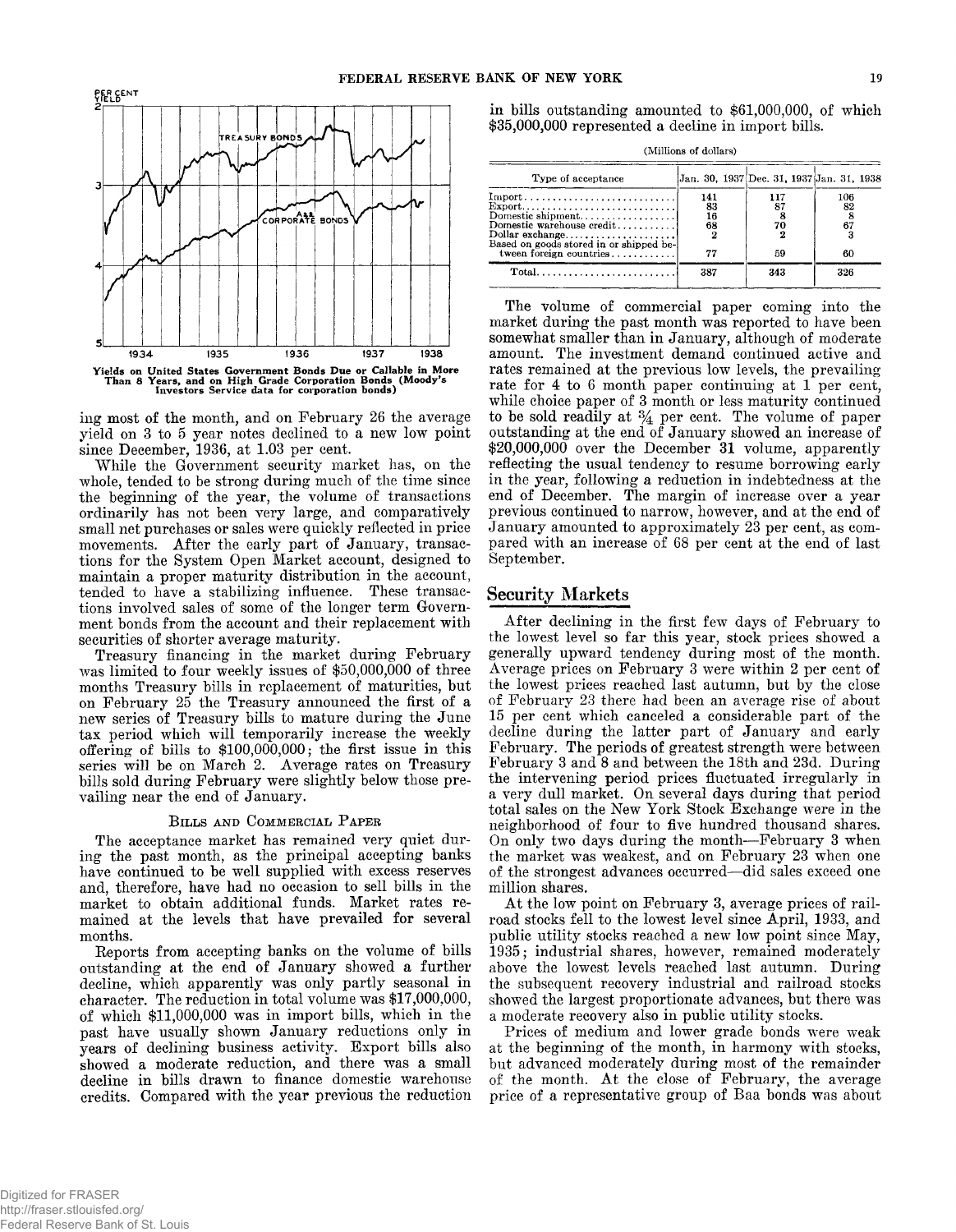2 points higher than on February 3 and the average<br>yield had declined from 6.44 per cent to 6.23 per cent.<br>Prices of such securities, however, remained far below<br>the levels of a year previous when the average yield<br>was ar last year.

### Foreign Exchanges

The month of February saw renewed weakness of the<br>dollar against the majority of the principal European<br>currencies, which continued even after the political crisis<br>in Europe occasioned by the Austrian concession to Ger-<br>ma

The selling of dollar balances by foreigners continued<br>in February at a higher rate than in January, as renewed<br>fears were felt in Europe that the additional work relief<br>appropriation asked for by the President and the mo trading on February 21, but after the House of Commons<br>approved the English official stand on Anglo-Italian con-<br>versations on that day, the fall in the pound came to a<br>halt and sterling recovered to  $$5.017/16$  at the da close, and advanced to \$5.02 at the month end. The Swiss franc and the guilder similarly declined from the February 16 highs to \$0.2324 and \$0.5593 $\frac{1}{2}$ , respectively, at the end of trading on February 21, and closed the month

slightly higher.<br>The French franc was maintained close to  $152\frac{3}{4}$  francs<br>per pound during the first three weeks in February,<br>resulting in New York quotations ranging between<br>\$0.0327% and \$0.0331%. Fresh weakness occu the currency during the last week of the month, when pressure against the franc became evident. This pressure was attributed to anticipations of further franc depreciation which had their origin in the 12,000,000,000 franc<br>five-year armament program imposed on the French<br>Treasury, in addition to its already heavy budget expen-<br>dit

ditures, and in the possibility that any reorientation of<br>French foreign policy required by the developments in<br>England and on the Continent would necessitate a re-<br>alignment in the French Cabinet. The French stabiliza-<br>t

# New Financing

Bond financing by three utility companies made the total of corporate issues during February \$89,300,000, somewhat more than in January, but about a quarter of the Commercial and Financial Chronicle's total for February, 1937. Only a small part of the total, however,<br>was for new investment purposes. The New England<br>Telephone and Telegraph Company is reported to have<br>sold \$20,000,000 of 3<sup>1</sup>/4 per cent first mortgage 30 year<br>bond day of offering and since then have sold at a premium in the market. The underwriters announced that the debentures also were fully subscribed on the day following.<br>The proceeds of these two issues were mainly for refunding. The Long Island Lighting Company sold \$2,300,000 of first mortgage 4's of 1960 to insurance companies at

par. During the latter part of the month no corporate<br>issues were announced.<br>Preliminary data on municipal bond awards during<br>February indicate a total of about \$55,000,000, slightly<br>more than last month or in February, 19 bond issues, temporary financing was negotiated totaling about \$130,000,000, consisting of \$33,000,000 of Federal Intermediate Credit Bank short term debentures, of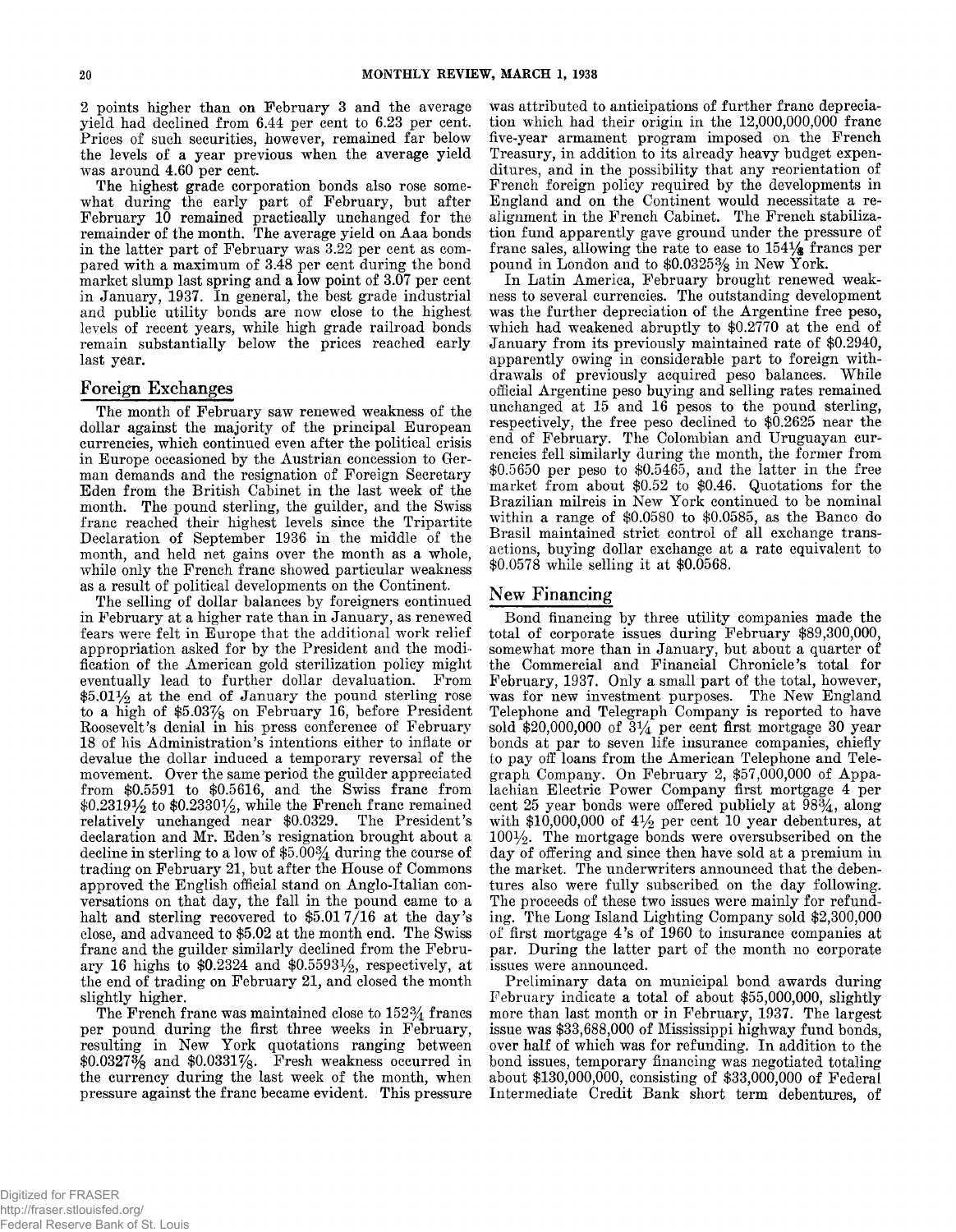which  $$27,000,000$  was for refunding, and over  $$95,000,000$  of municipal borrowing for less than one year.

## Gold Movement

In connection with the Treasury's announcement on<br>February 14 of a modification of the gold sterilization<br>program, the monetary gold stock of the United States<br>was increased on February 15 by \$24,000,000, represent-<br>ing th ously been added to the gold stock. The inactive gold<br>account (which forms part of the monetary gold stock)<br>was reduced to \$1,213,600,000 on February 15 by the<br>release from the account of \$9,700,000, most of which<br>was sold

receipts of  $$1,100,000$  from Australia and  $$275,000$  from<br>India. As a result of the above transactions and receipts<br>of  $$7,000,000$  from foreign and domestic sources since<br>February 15, there was a net increase of approx

### Employment and Payrolls

In January the total number of workers engaged in<br>nonagricultural pursuits in the United States decreased<br>by 1,300,000 persons according to an estimate of the<br>Bureau of Labor Statistics. The reduction since October<br>has am

trical apparatus industry, foundries and machine shops, and numerous others. Factory employment in January was  $14\frac{1}{2}$  per cent below a year ago and payrolls were 22 per cent lower.

The accompanying diagram shows two measures of employment in manufacturing industries, one based upon actual number of workers employed and the other upon total employee-hours worked. A third line shows an index of average to increase the disparity between these two measures of



employment. This tendency has been apparent in the<br>period from August through January when the number<br>of workers employed declined 19 per cent, while total<br>employee-hours were reduced 32 per cent. The former<br>index for Janu occurring in the textile, metals and machinery, and building material industries.

## **B u ild in g**

During January the daily rate of construction con-<br>tract awards in the 37 States covered by the F. W. Dodge<br>Corporation was little changed from the December level.<br>Largely as a result of the placing of contracts for two<br>la cent lower; a decline of nearly 50 per cent in residential, factory, and other building contracts was only partially offset by a gain of 44 per cent in heavy engineering work. The accompanying diagram indicates the declini

months. After three years of comparative inactivity<br>there was a definite rise in contract awards for residential<br>building in 1935 and 1936. The subsequent decline,<br>mainly in the second half of 1937, has approximately<br>cance

Northern New Jersey area were augmented by two unusually large contract awards—for a water supply pro-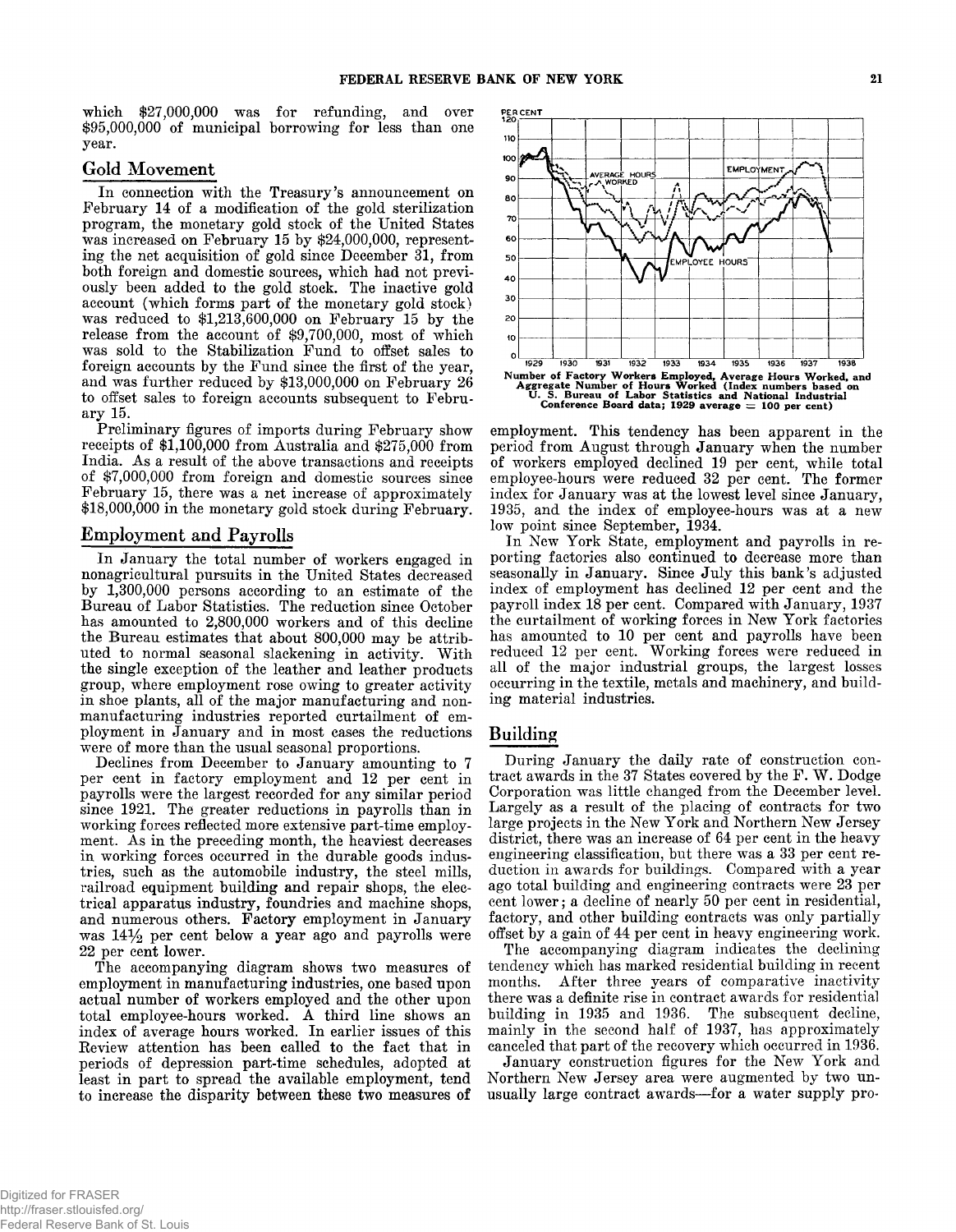

ject for New York City and a sewage treatment plant at Buffalo. Commercial and industrial contracts were also larger than in December, but awards for all other major types of building were considerably lower. Compared with for each of the other principal classifications. Residential building in this district in January was 64 per cent below that of a year ago.

During the first three weeks of February, construction<br>contracts awarded in the 37 States declined 29 per cent<br>from the January level. A considerable reduction in<br>heavy engineering construction more than offset a sea-<br>sona

## Commodity Prices

Influenced by a variety of factors, including crop control legislation and changes in weather conditions, prices of actively traded commodities moved irregularly during February, and the general level, as measured by Moody's index of 15 commodities, closed the month little changed from the end of January.

Pronounced gains were shown during the month in cotton prices, connected to some extent with the enact-<br>ment of the new Agricultural Adjustment Act. Spot cotton rose to 9.37 cents a pound on February 23, and although it receded somewhat subsequently to 9.27 cents at the end of the month, it showed a net gain of 75 points for the month. Similar movements occurred in cotton f cotton was nearly  $1\frac{1}{2}$  cents, or about 19 per cent, above the November, 1937 low.

Owing at least in part to an increase in the demand for raw silk and evidence of larger consumption, raw

silk prices increased rather substantially during February, the spot quotation rising 10 cents to \$1.671/2 a pound, or 15 cents above the level at the first of the year. The average price of hogs advanced 66 cents to \$9.0

The table below indicates some of the major fluctua-<br>tions during the past two years in the spot quotations of<br>a number of actively traded commodities and their posi-<br>tion at the end of February. At the low point of the<br>de

|                                                                                                                                                                                                                                                                                                                                                  | 1938<br>1937                            |                                                                                                                                                                                                       |                                                     |                                                                |                                                |
|--------------------------------------------------------------------------------------------------------------------------------------------------------------------------------------------------------------------------------------------------------------------------------------------------------------------------------------------------|-----------------------------------------|-------------------------------------------------------------------------------------------------------------------------------------------------------------------------------------------------------|-----------------------------------------------------|----------------------------------------------------------------|------------------------------------------------|
| Spot Quotations for                                                                                                                                                                                                                                                                                                                              | 1936<br>Low                             | March-<br>April.<br>High                                                                                                                                                                              | Now.<br>Dec<br>Low                                  | Jan.,<br>High                                                  | End of<br>Feb.                                 |
| Farm Products<br>Wheat, No. 1 Northern, Minneapolis!<br>$\left(\text{dollars a bu.}\right), \ldots, \ldots, \ldots, \ldots, \ldots$<br>Corn, No. 3 yellow, Chicago (dollars a<br>$bu.$ )<br>Cotton, middling, N.Y. (cents a lb.) 11.20<br>Hogs. average price, Chicago (dollars)<br>a hundredweight)<br>Steers, average price, Chicago (dollars) | $1.09\%$<br>.58<br>9.24                 | 1.69%<br>$1.38\%$<br>15.25<br>10.40                                                                                                                                                                   | $1.04\%$<br>.52<br>7.79<br>7.58                     | $1.25\%$<br>$.61\%$<br>8.72<br>8.56                            | 1.13%<br>$.56\,\frac{1}{4}$<br>9.27<br>9.09    |
| $a$ hundredweight) $\ldots$ , $\ldots$<br>Metals<br>Serap steel, No. 1 heavy melting,<br>Copper, domestic electrolytic, Conn.<br>Valley (cents a $lb.$ )<br>Lead, New York (cents a $\mathbf{b}$<br>Zinc, prime Western, E. St. Louis<br>$(cents \, a \, lb.) \ldots \ldots \ldots \ldots \ldots$<br>Tin, Straits, N. Y. (cents a lb.) 40.35     | 7.58<br>$9\frac{1}{4}$<br>4.52%<br>4.75 | 12.46<br>23.75<br>17<br>$7.77\frac{1}{2}$<br>7.50<br>67.00                                                                                                                                            | 9.38<br>13.25<br>$10 - 11$<br>4.75<br>5.00<br>40.75 | 9.00<br>14.25<br>$10\frac{7}{8} - 11$<br>4.90<br>5.00<br>43.00 | 8.42<br>14.00<br>10.<br>4.50<br>4.75<br>42.12½ |
| Miscellaneous<br>Silk, raw, double extra, N.Y. (dollars)<br>$a$ lb.)<br>Rubber, crude, plantation, N. Y.<br>$(cents \ a \ lb.) \ldots \ldots \ldots \ldots$                                                                                                                                                                                      |                                         | $1.44\frac{1}{2}$ $2.07\frac{1}{2}$ $1.52\frac{1}{2}$ $1.61\frac{1}{2}$ $1.67\frac{1}{2}$<br>$13.56\frac{1}{4}$ 27 . $12\frac{1}{2}$ 14 . $12\frac{1}{2}$ 15 . 37 $\frac{1}{2}$ 14 . 87 $\frac{1}{2}$ |                                                     |                                                                |                                                |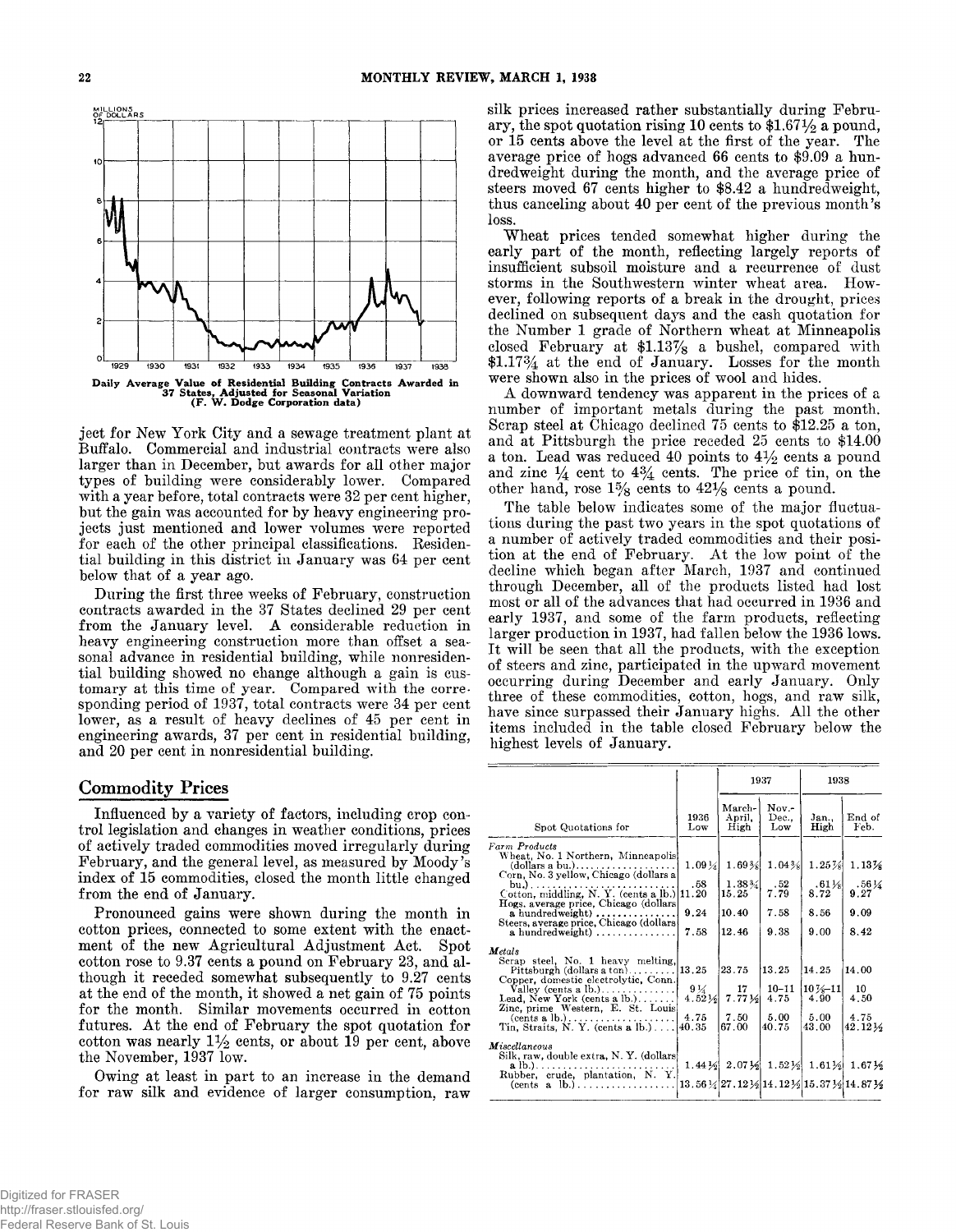## **Production and Trade**

Judging from preliminary information, there appears<br>to have been no very substantial further decline in the<br>general level of production and trade during February.<br>Steel ingot output, which averaged 29 per cent of<br>capacity February, though the gain was smaller than usual. Steel<br>February, though the gain was smaller than usual. Steel<br>mill activity has leveled out following a recovery of about<br>10 points in the operating ratio from the low poin

**(Adjusted for seasonal variations, for year to year growth, and where necessary for price changes)**

|                                                                                                                                                                                                                                                                       | 1937                                                                                      |                                                                                    |                                                                                        | 1938                                                                                         |
|-----------------------------------------------------------------------------------------------------------------------------------------------------------------------------------------------------------------------------------------------------------------------|-------------------------------------------------------------------------------------------|------------------------------------------------------------------------------------|----------------------------------------------------------------------------------------|----------------------------------------------------------------------------------------------|
|                                                                                                                                                                                                                                                                       | Jan.                                                                                      | Nov.                                                                               | Dec.                                                                                   | Jan.                                                                                         |
| Industrial Production<br>$Copper \ldots \ldots \ldots \ldots \ldots \ldots \ldots \ldots$<br>Passenger cars<br>Motor trucks<br>Bituminous coal<br>Crude petroleum<br>Electric power<br>$Wood$ consumption<br>Meat packing<br>Tobacco products<br>Machine tool orders* | 107<br>97<br>97r<br>107r<br>87<br>94<br>94<br>114<br>124<br>143r<br>87<br>93<br>75<br>200 | 52<br>92<br>79<br>106<br>83<br>94<br>90<br>79<br>45<br>82<br>84<br>94<br>62<br>121 | 38<br>83<br>61<br>113<br>79 p<br>95<br>87p<br>73<br>46<br>859<br>87<br>95<br>63<br>128 | 38<br>77 p<br>47<br>78<br>64p<br>96 p<br>86 v<br>71<br>43 p<br>90 p<br>89<br>87<br>50<br>115 |
| Employment<br>Employment, manufacturing, $U, S, \ldots$ .<br>Employee hours, manufacturing, U.S                                                                                                                                                                       | 100<br>92r                                                                                | 95<br>81                                                                           | 90<br>73                                                                               | 86 p<br>69 p                                                                                 |
| $\emph{Constant}$<br>Residential building contracts<br>Nonresidential building and engineering<br>$contracts \ldots \ldots \ldots \ldots \ldots$                                                                                                                      | 51<br>76                                                                                  | 28<br>54                                                                           | 19<br>63                                                                               | 21<br>65                                                                                     |
| Primary Distribution<br>Car loadings, merchandise and misc. $r \dots$<br>Car loadings, other $r$<br>Exports $r$<br>Imports $r$                                                                                                                                        | 89<br>84<br>69<br>92                                                                      | 81<br>78<br>88<br>85                                                               | 77<br>78<br>94<br>86                                                                   | 74<br>72<br>93 v<br>64 p                                                                     |
| Distribution to Consumer<br>Department store sales, $U, S, \ldots, \ldots$<br>Department store sales, 2nd District<br>Chain grocery sales<br>Other chain store sales<br>Mail order house sales<br>New passenger car registrations                                     | 95<br>89<br>99<br>98<br>100<br>117                                                        | 86r<br>80r<br>98<br>93<br>91r<br>80                                                | 84r<br>82r<br>98<br>9.5r<br>94r<br>62                                                  | 86<br>81<br>100p<br>93p<br>87 p<br>63 v                                                      |
| Money Payments<br>Bank debits, outside New York City<br>Bank debits, New York City<br>Velocity of demand deposits, outside New<br>$\operatorname{York}$ City** $\dots\dots\dots\dots\dots\dots\dots$                                                                  | 68<br>42<br>72                                                                            | 63<br>40<br>72                                                                     | 64<br>43<br>69                                                                         | 58p<br>$_{35p}$<br>65                                                                        |
| Velocity of demand deposits, New York<br>$City**$                                                                                                                                                                                                                     | 50                                                                                        | 44                                                                                 | 50                                                                                     | 42                                                                                           |
| General price level#<br>Composite index of wagest                                                                                                                                                                                                                     | 161<br>148<br>102                                                                         | 156<br>152<br>112                                                                  | 155<br>151<br>111                                                                      | 155p<br>150 p<br>111 <i>p</i>                                                                |

*p* **Preliminary. r Revised. \* Not adjusted for price changes. \*\* 1919-1925 average=100 per cent. # 1913 average=100; not adjusted for trend, t 1926 average=100; not adjusted for trend.**



During January, there was some evidence of a slacken-<br>ing in the decline in production and trade which began<br>in the fall. Following sharp decreases in four successive<br>months, steel ingot production rose seasonally in Janua

pared favorably with December after seasonal adjust-<br>ment.<br>The daily average rate of registrations of new passenger<br>cars since July, 1935 is shown in the accompanying dia-<br>gram. From July through October of 1937, registrat ing to those of the two preceding years was indicated by preliminary data for January.

# Foreign Trade

Exports of merchandise from the United States during January were valued at \$289,000,000, or 30 per cent more than a year previous, while imports, amounting to \$171,- $000,000$ , were nearly 30 per cent smaller than in the corresponding month of 1937. Both exports and imports declined materially from the December levels, but the decrease in exports appears to have been largely seasonal,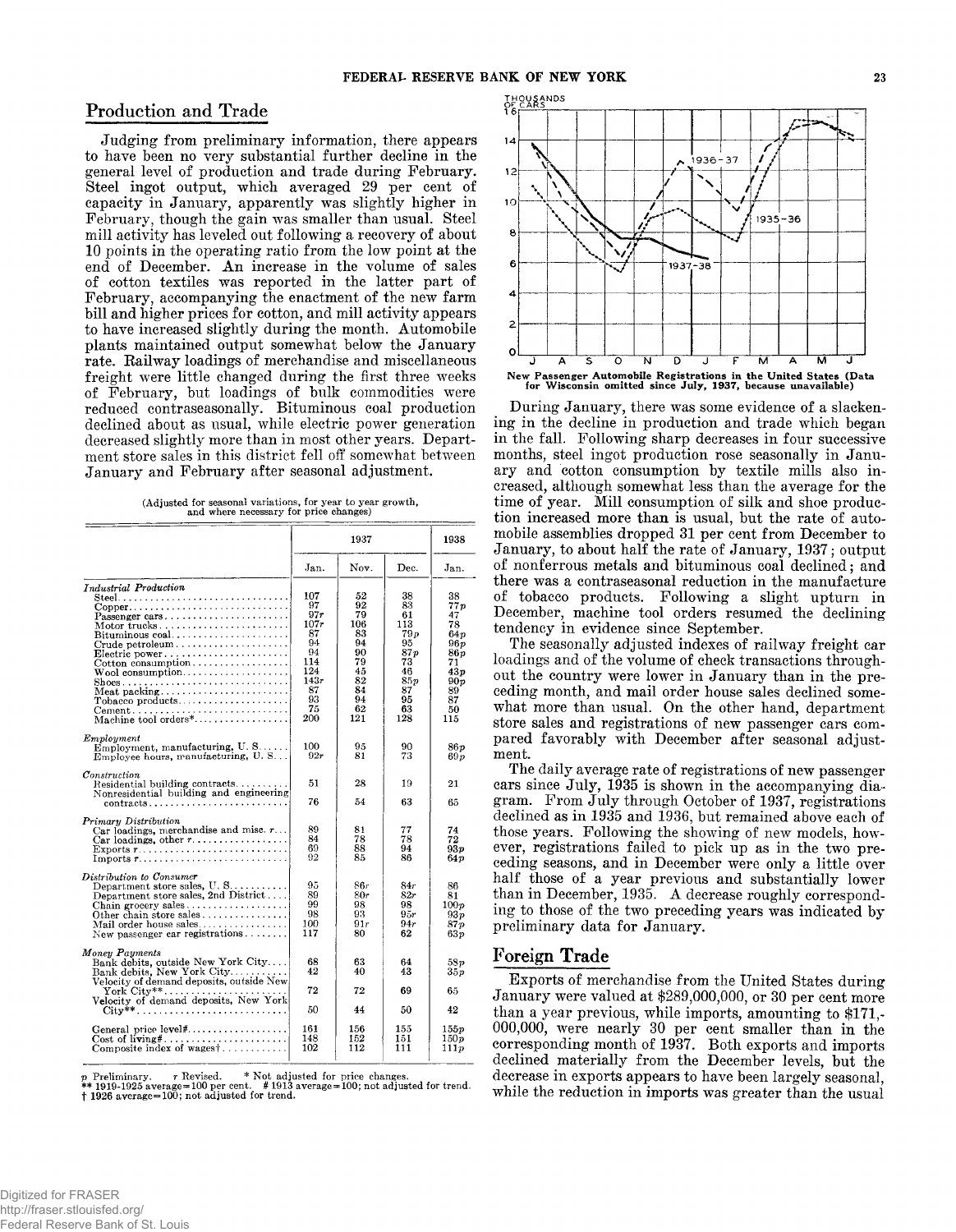January movement. The excess of exports over imports<br>of \$118,000,000 was the largest for any month since<br>October, 1929. Recent data indicate an increased foreign<br>demand for American grain, and a well sustained demand<br>for A

Data for the calendar year 1937 indicate a rather<br>general increase over 1936 in the foreign trade of this<br>country, although the percentages of increase in value<br>for the leading commodities varied widely, as the accom-<br>pany

|                                                                                                                                                                                 | Value<br>calendar year<br>1937<br>(In millions)<br>of dollars) | Percentage<br>change<br>calendar year 1937<br>compared with 1936      |
|---------------------------------------------------------------------------------------------------------------------------------------------------------------------------------|----------------------------------------------------------------|-----------------------------------------------------------------------|
| Exports<br>$\text{Wheat}$ (incl. flour)<br>Iron and steel mill products<br>Copper, incl. ore and manufactures<br>Industrial machinery <br>Automobiles, incl. trucks and passen- | 61<br>300<br>94<br>241                                         | $+216.5$<br>$+168.1$<br>$+84.5$<br>$+51.7$                            |
| Crude petroleum<br>Electrical machinery<br>Cotton, unmanufactured<br>$\text{Tobacco, unmanufactured}$                                                                           | 235<br>96<br>113<br>369<br>135                                 | $+48.9$<br>$+45.8$<br>$+23.3$<br>$+2.1$<br>$-2.0$                     |
| Imports<br>Wool and mohair<br>$Rubber, crude \ldots \ldots \ldots \ldots$<br>Tin (bars, blocks, pigs)<br>Newsprint paper and wood pulp<br>Cane sugar                            | 96<br>248<br>104<br>221<br>151<br>166<br>107                   | $+81.0$<br>$+55.9$<br>$+38.2$<br>$+23.0$<br>$+12.4$<br>$+ 5.3$<br>4.1 |

Exports in 1937 of wheat and wheat flour, which had<br>shrunk in recent years to negligible proportions, in-<br>creased to more than three times the 1936 value, as a<br>result of a larger crop last year in the United States and<br>sma industrial and electrical machinery and automobiles also showed notable gains over 1936. For the year as a whole, foreign demands for cotton from this country were not materially larger than in the preceding year; increases in purchases by Great Britain and other European countries slightly more than offset a large decrease in Japan-

ese takings during the latter half of the year. Exports of<br>unmanufactured tobacco from the United States in 1937<br>were somewhat smaller in value than in 1936, due to the<br>lower average price of American tobacco.<br>Among the ma

in quantity than in the year previous. Likewise, imports<br>of tin and newsprint paper and woodpulp showed sub-<br>stantial gains in value over 1936, due both to quantity<br>and price increases. Receipts of raw silk and coffee, on<br>

## Department Store Trade

Total sales of the reporting department stores in this<br>district during the first three weeks of February were<br>4.6 per cent below the corresponding period of a year ago;<br>sales continued at about the same rate as in January<br> before the rapid increase started in the latter half of 1936. Collections of accounts outstanding were slightly lower in January, 1938, than in January, 1937.

|                                                                                                                                                                                                                                                                                                           | Percentage<br>change<br>January, 1938<br>compared with<br>January, 1937                                                                                                                                                           |                                                                                                                 | Per cent of<br>accounts<br>outstanding<br>December 31<br>collected in<br>January |                                                           |
|-----------------------------------------------------------------------------------------------------------------------------------------------------------------------------------------------------------------------------------------------------------------------------------------------------------|-----------------------------------------------------------------------------------------------------------------------------------------------------------------------------------------------------------------------------------|-----------------------------------------------------------------------------------------------------------------|----------------------------------------------------------------------------------|-----------------------------------------------------------|
| Locality                                                                                                                                                                                                                                                                                                  | Net<br>sales                                                                                                                                                                                                                      | Stock<br>on hand<br>end of<br>month                                                                             | 1937                                                                             | 1938                                                      |
| Buffalo,,<br>Northern New Jersey<br>$\text{Bridgeport} \dots \dots \dots \dots \dots \dots \dots \dots \dots$<br>Elsewhere<br>Northern New York State<br>Southern New York State<br>Central New York State<br>Hudson River Valley District<br>Capital District<br>Westchester & Stamford<br>Niagara Falls | $-3.6$<br>$-10.9$<br>$+2.7$<br>$-0.5$<br>-<br>5.6<br>1.5<br>$\overline{\phantom{0}}$<br>1.7<br>$+$<br>1.9<br>$\overline{\phantom{a}}$<br>$\overbrace{\phantom{13333}}$<br>4.0<br>$-7.9$<br>1.0<br>$+$<br>1.3<br>$+9.5$<br>$+23.1$ | $-4.8$<br>$+3.5$<br>$+1.7$<br>$\overline{\phantom{0}}$<br>1.1<br>$-7.3$<br>$-3.4$<br>$+3.0$<br>.<br>.<br>.<br>. | 55.1<br>47.9<br>62.9<br>40.3<br>43.4<br>42.6<br>36.7<br>.<br>.<br>.<br>.         | 53.8<br>41.4<br>69.8<br>38.7<br>43.3<br>38.2<br>35.0<br>. |
| All department stores                                                                                                                                                                                                                                                                                     | 3.5                                                                                                                                                                                                                               | $-4.1$                                                                                                          | 50.9                                                                             | 49.9                                                      |
| Apparel stores                                                                                                                                                                                                                                                                                            | $-5.7$                                                                                                                                                                                                                            | 3.5                                                                                                             | 50.2                                                                             | 49.5                                                      |

| Classification                                                                                                                                                                                                                                                                                                                                                                       | Net sales<br>percentage change<br>January. 1938<br>compared with<br>January, 1937                                                                                                            | Stock on hand<br>percentage change<br>January 31, 1928<br>compared with<br>January 31, 1937                                                                                                     |
|--------------------------------------------------------------------------------------------------------------------------------------------------------------------------------------------------------------------------------------------------------------------------------------------------------------------------------------------------------------------------------------|----------------------------------------------------------------------------------------------------------------------------------------------------------------------------------------------|-------------------------------------------------------------------------------------------------------------------------------------------------------------------------------------------------|
| Toys and sporting goods<br>Musical instruments and radio<br>Linens and handkerchiefs<br>$Cotton$ goods<br>Women's ready-to-wear accessories<br>Women's and Misses' ready-to-wear<br>Silverware and jewelry<br>Men's and Boys' wear<br>Toilet articles and drugs<br>Home furnishings<br>Silks and velvets<br>Books and stationery<br>Luggage and other leather goods<br>Miscellaneous | $+42.3$<br>$+ 5.2$<br>$+4.5$<br>$+2.8$<br>$+0.4$<br>0<br>$-3.2$<br>$-3.9$<br>$-4.3$<br>$-7.4$<br>$-7.5$<br>$-9.0$<br>$-9.0$<br>$-10.4$<br>$-12.7$<br>$-13.7$<br>$-13.8$<br>$-17.3$<br>$-4.3$ | $-6.8$<br>$-14.5$<br>$-3.1$<br>$+4.8$<br>$-15.2$<br>$-4.3$<br>$-3.0$<br>$-4.1$<br>$+5.8$<br>$+ 6.4$<br>$-10.2$<br>$+2.5$<br>$-9.4$<br>$-8.7$<br>$-6.1$<br>$-13.4$<br>$-2.9$<br>$-6.4$<br>$-3.5$ |